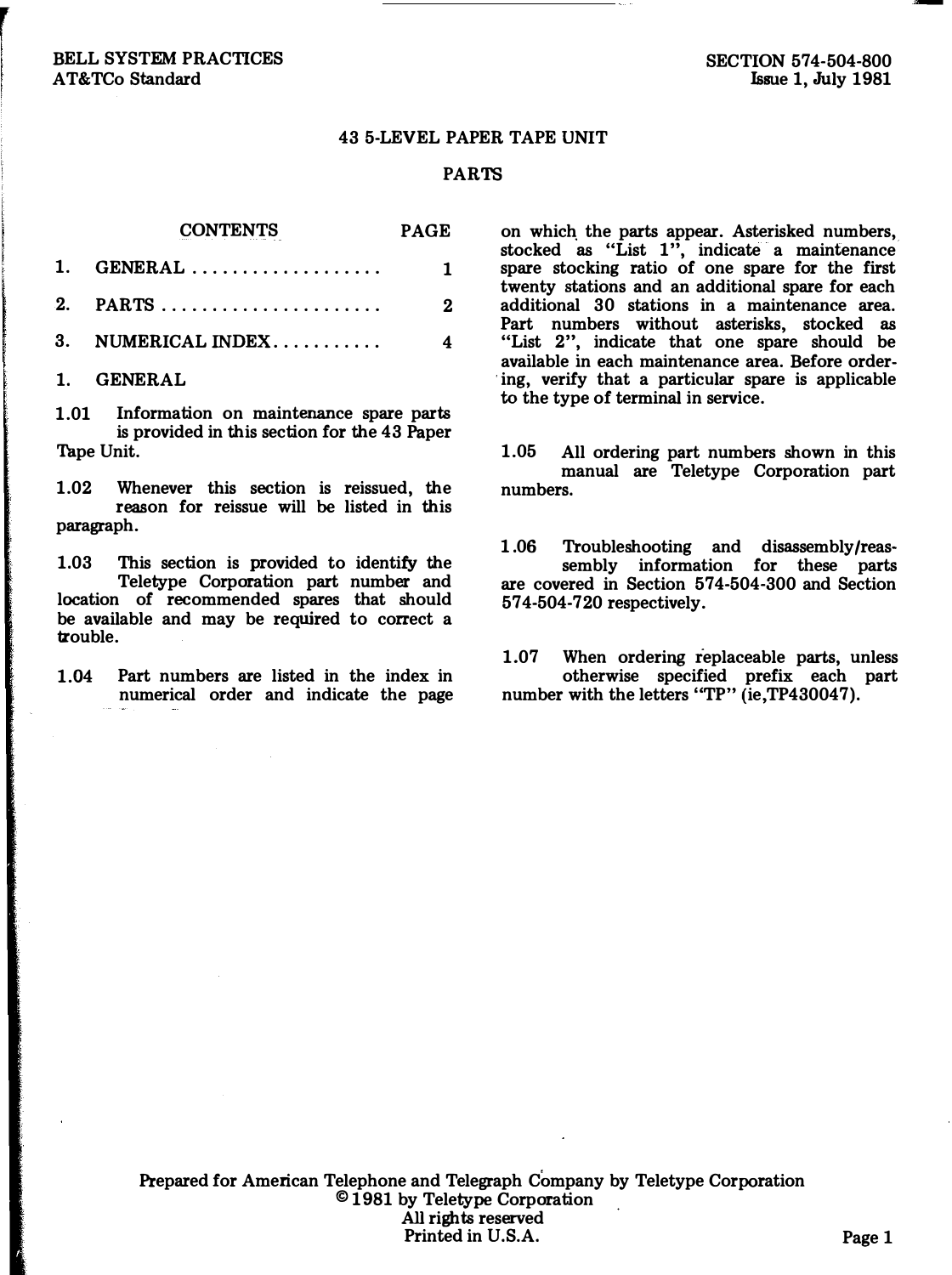**PARTS**  $2.$ 



MODE SWITCH<br>(BOTTOM VIEW)

 $PUNCH$ 

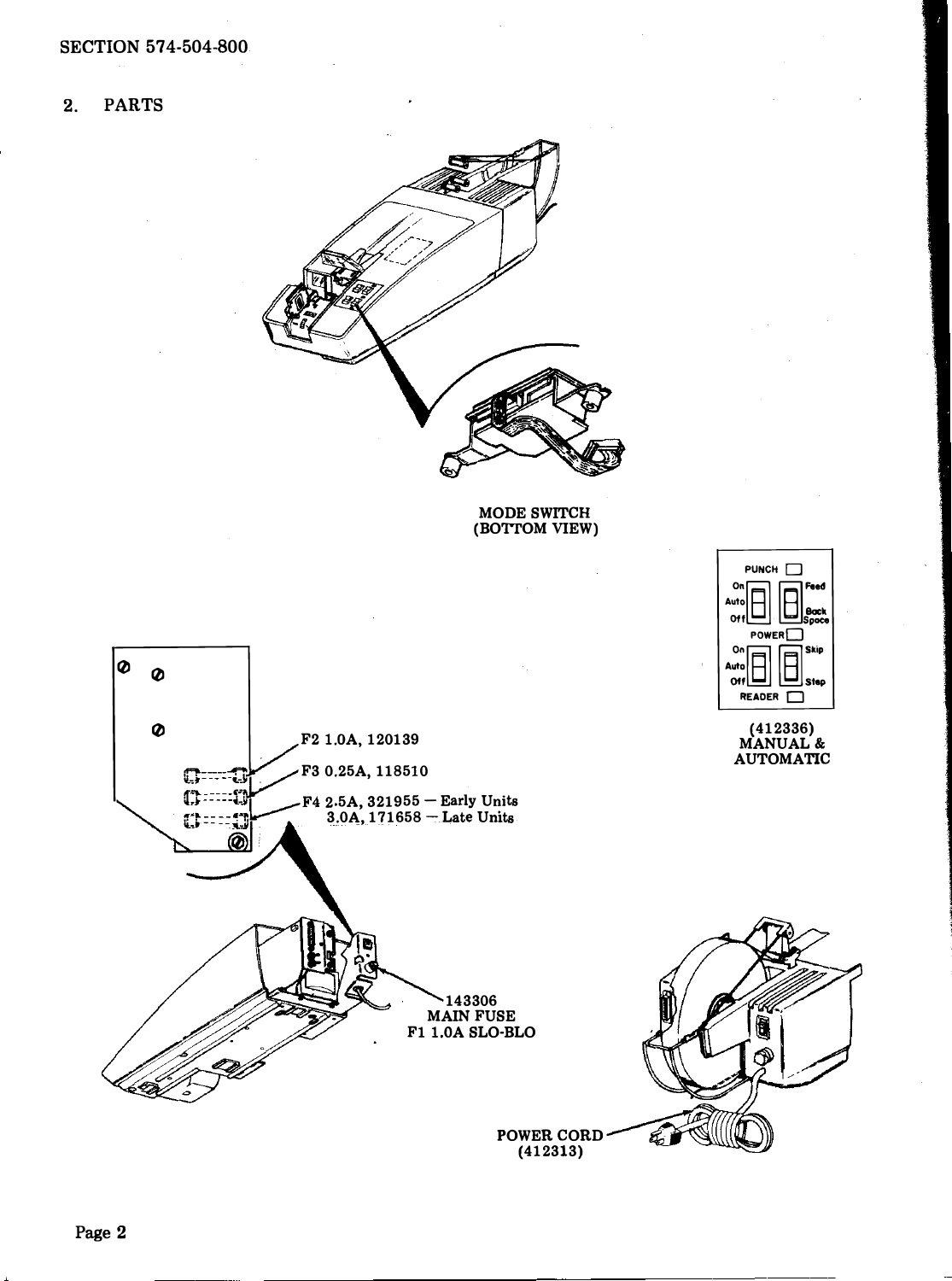. .